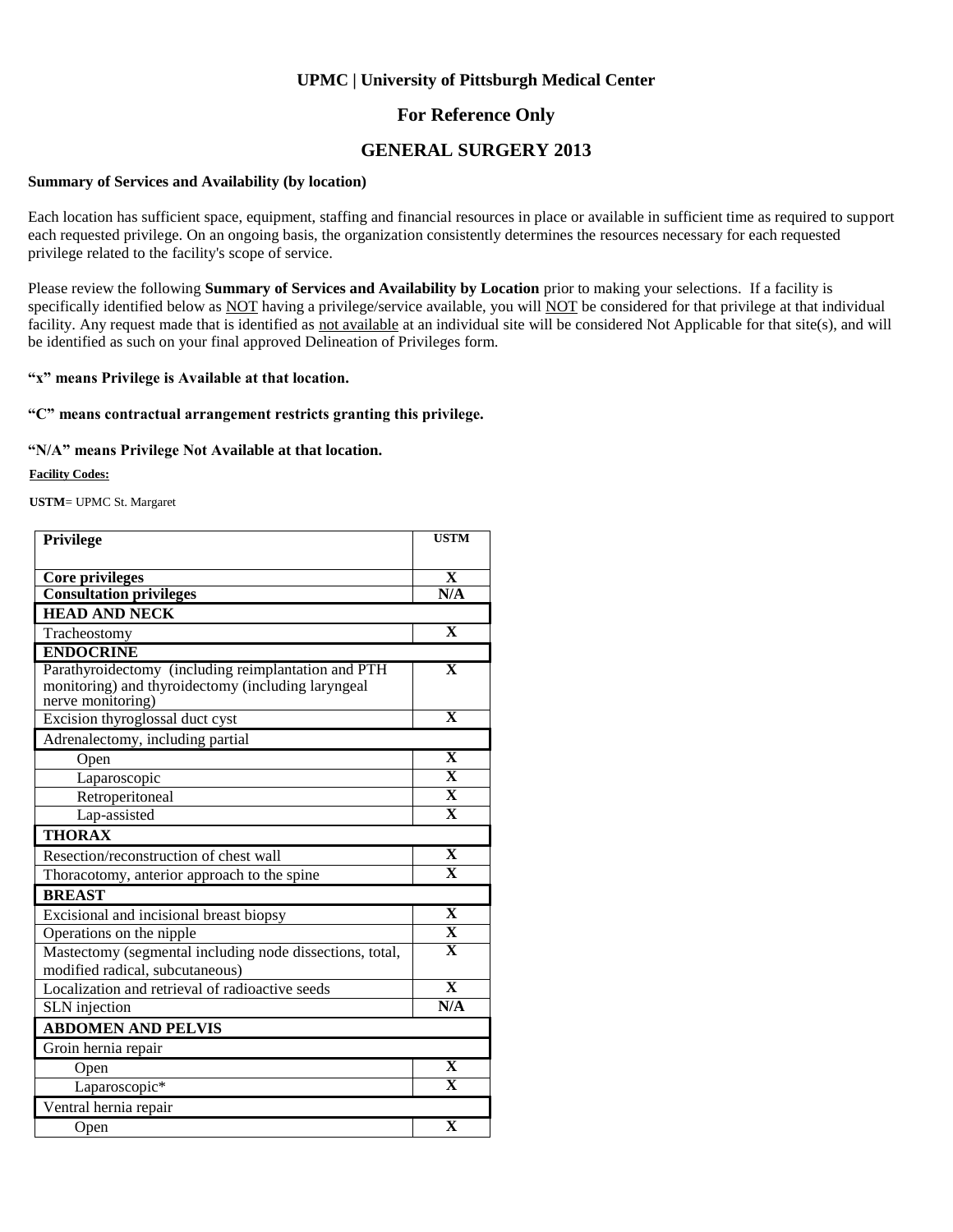# **For Reference Only**

### **GENERAL SURGERY 2013**

Page 2 of 5

| Privilege                                                                                       | <b>USTM</b>             |
|-------------------------------------------------------------------------------------------------|-------------------------|
| Laparoscopic*                                                                                   | $\mathbf X$             |
| Umbilical hernia repair                                                                         |                         |
| Open                                                                                            | X                       |
| Laparoscopic*                                                                                   | X                       |
| Peritoneal/retroperitoneal dissection (e.g. for exposure of                                     | X                       |
| the spine or lymphadenectomy)                                                                   |                         |
| Exploratory laparotomy/laparoscopy                                                              | X                       |
| Diaphragmatic Herniorrhaphy                                                                     | X                       |
| <b>ALIMENTARY TRACT</b>                                                                         |                         |
| Esophagectomy                                                                                   | X                       |
| Nissen fundoplication                                                                           |                         |
| Open                                                                                            | X                       |
| Laparoscopic                                                                                    | $\mathbf x$             |
| Gastrectomy, gastroenterostomy, gastrostomy                                                     |                         |
| Open                                                                                            | X                       |
| Laparoscopic*                                                                                   | X                       |
| Vagotomy except highly selective                                                                | X                       |
| Highly selective vagotomy                                                                       |                         |
| Open                                                                                            | X                       |
| Laparoscopic*                                                                                   | X                       |
| Cholecystectomy (all techniques), cholecystostomy,                                              | $\mathbf X$             |
| common bile duct exploration                                                                    |                         |
| Appendectomy                                                                                    |                         |
| Open                                                                                            | $\mathbf X$             |
| Laparoscopic                                                                                    | X                       |
| Incision, excision, resection of intestine, including                                           | $\overline{\mathbf{X}}$ |
| placement of enterostomy                                                                        | $\mathbf X$             |
| Hemorrhoidectomy, Stapled hemorrhoidectomy,                                                     |                         |
| sphincterotomy, fistulotomy and other techniques<br>Transanal excision/fulguration of anorectal | $\overline{\mathbf{X}}$ |
| mass                                                                                            |                         |
| Repair enterocele/rectocele*                                                                    | $\overline{\mathbf{X}}$ |
| Reconstructive perineal procedures (sphincteroplasty,                                           | $\overline{\mathbf{X}}$ |
| repair vesico-vaginal-enteric fistula)*                                                         |                         |
| Colectomy (all)/colostomy                                                                       |                         |
| Open                                                                                            | X                       |
| Laparoscopic <sup>*</sup>                                                                       | $\mathbf{X}$            |
| Transanal                                                                                       |                         |
| <b>TEMIS</b>                                                                                    | $\overline{\mathbf{X}}$ |
| <b>TEMS</b>                                                                                     | x                       |
| Splenectomy                                                                                     |                         |
| Open                                                                                            | $\mathbf X$             |
| Laparoscopic*                                                                                   | X                       |
| Abdominoperineal resection                                                                      |                         |
| Open                                                                                            | $\overline{\mathbf{X}}$ |
| Laparoscopically assisted*                                                                      | $\overline{\mathbf{X}}$ |
| Restorative proctocolectomy*                                                                    | $\overline{\mathbf{X}}$ |
| Liver resections*                                                                               |                         |
|                                                                                                 |                         |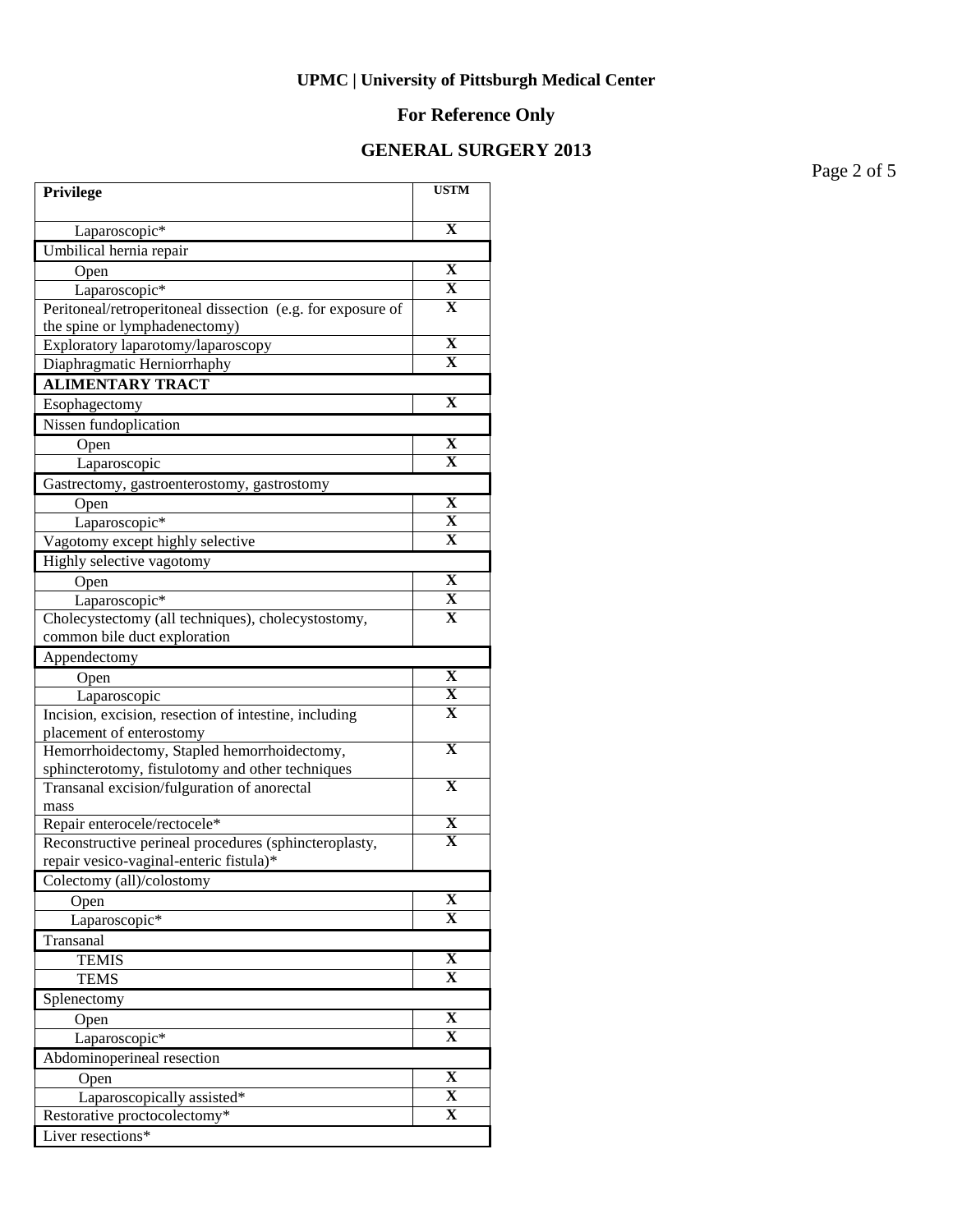# **For Reference Only**

### **GENERAL SURGERY 2013**

Page 3 of 5

| Privilege                                                            | <b>USTM</b>             |
|----------------------------------------------------------------------|-------------------------|
| Open                                                                 | X                       |
| Laparoscopic                                                         | $\mathbf X$             |
| Pancreas resections/debridement                                      |                         |
| Open                                                                 | X                       |
| Laparoscopic                                                         | X                       |
| Pancreatectomy                                                       | X                       |
| <b>GENITOURINARY TRACT</b><br>(In conjunction with other procedures) |                         |
| Insertion cystostomy tube                                            | X                       |
| Partial cystectomy, bladder repair                                   | X                       |
| Nephrectomy                                                          | $\mathbf X$             |
| Hysterectomy                                                         | $\overline{\mathbf{X}}$ |
| Salpingooophorectomy                                                 | $\overline{\mathbf{X}}$ |
| <b>SKIN/SOFT TISSUE/BONE</b>                                         |                         |
| Regional lymph node dissections,                                     |                         |
| partial/complete including sentinel node techniques                  |                         |
| Cervical                                                             | $\mathbf X$             |
| Axillary                                                             | $\mathbf X$             |
| Mediastinal                                                          | $\mathbf X$             |
| Periaortic                                                           | $\overline{\textbf{X}}$ |
| Pelvic                                                               | $\overline{\textbf{X}}$ |
| Sentinel Node Biopsy                                                 | $\overline{\textbf{X}}$ |
| Skin grafting, partial and full thickness                            | $\overline{\mathbf{X}}$ |
| Fasciotomy                                                           | $\overline{\textbf{X}}$ |
| Amputations                                                          | X                       |
| Biopsy peripheral nerve                                              | $\overline{\mathbf{X}}$ |
| <b>TRAUMA</b>                                                        |                         |
| Pericardial window/pericardiocentesis                                | N/A                     |
| Lung lobectomy                                                       | N/A                     |
| Pneumonectomy                                                        | N/A                     |
| Procedures on Esophagus                                              | N/A                     |
| Teletrauma                                                           | N/A                     |
| <b>ENDOSCOPY</b>                                                     |                         |
| Esophagogastroduodenoscopy/biopsy                                    | X                       |
| Esophageal stent placement                                           | $\overline{\mathbf{X}}$ |
| Percutaneous endoscopic gastrostomy                                  | X                       |
| Laryngoscopy                                                         | X                       |
| Bronchoscopy/biopsy                                                  | $\mathbf X$             |
| Anoscopy/Proctoscopy                                                 | $\overline{\mathbf{X}}$ |
| Sigmoidoscopy/Colonoscopy/Biopsy/                                    | X                       |
| Polypectomy/Stents                                                   | $\overline{\mathbf{X}}$ |
| <b>BURN SURGERY</b>                                                  |                         |
| <b>INTRAOPERATIVE ULTRASOUND</b>                                     | X                       |
| <b>ULTRASOUND</b>                                                    |                         |
| Focused Abdominal Sonogram for Trauma                                | N/A                     |
| (FAST)                                                               |                         |
| <b>VIDEOMAPPING</b>                                                  |                         |
| Videoassisted parathyroidectomy/thyroidectomy                        | X                       |
| Videoassisted neuroendocrine tumor resection                         | $\mathbf X$             |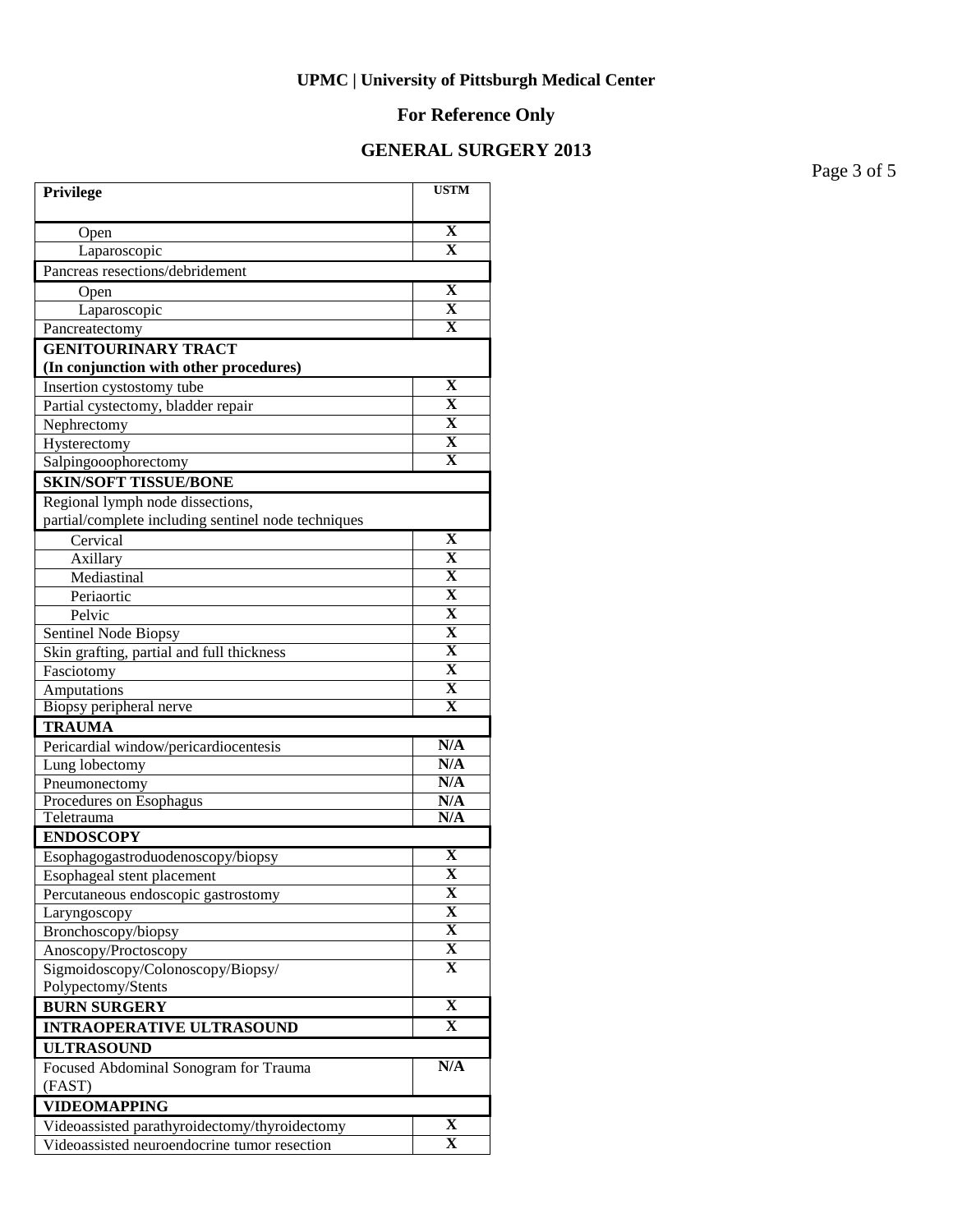# **For Reference Only**

### **GENERAL SURGERY 2013**

Page 4 of 5

| Privilege                                                | <b>USTM</b>                  |
|----------------------------------------------------------|------------------------------|
| Intraoperative Nuclear Mapping (Gamma Probe)             | $\overline{\mathbf{X}}$      |
| <b>TELEMEDICINE</b>                                      | $\mathbf X$                  |
| <b>ROBOTICS (Certificate Required)</b>                   | N/A                          |
| <b>FLUOROSCOPY</b> (Certificate Required)                | $\mathbf{x}$                 |
| <b>LASER</b>                                             |                              |
| Nd:YAG                                                   | N/A                          |
| CO <sub>2</sub>                                          | $\mathbf X$                  |
| KTP:YAG                                                  | N/A                          |
| Argon                                                    | N/A                          |
| Excimer-308 nm                                           | N/A                          |
| Diode-532 nm                                             | $\mathbf X$                  |
| Diode-630 nm                                             | $\overline{\mathbf{X}}$      |
| Diode-810 nm                                             | $\overline{\mathbf{X}}$      |
| Diode (Indigo) - 832 nm                                  | N/A                          |
| Ho:YAG                                                   | N/A                          |
| <b>ANESTHESIA</b>                                        |                              |
| <b>Moderate Sedation</b>                                 | $\mathbf X$                  |
| <b>CRITICAL CARE</b>                                     |                              |
| Medical supervision of intensive care unit patients,     | N/A                          |
| emergency transport, critical illness, and multi-system  |                              |
| organ failure                                            |                              |
| Arterial catheter insertion                              | N/A                          |
| Central venous and percutaneous dialysis catheter        | N/A                          |
| insertion                                                |                              |
| Pulmonary artery catheter insertion                      | N/A                          |
| Pericardiocentesis                                       | N/A                          |
| Interpretation and management of hemodynamic data        | N/A                          |
| Initiation and management of vasoactive and/or anti-     | $\mathbf X$                  |
| arrhythmic drug infusions                                |                              |
| Defibrillation/cardioversion                             | $\overline{\mathbf{X}}$      |
| Transthoracic echocardiography (limited)                 | N/A                          |
| Airway management of the non-intubated patient           | $\mathbf X$                  |
| Endotracheal intubation (oral, nasal)                    | X<br>$\overline{\mathbf{X}}$ |
| Cricothyrotomy                                           | $\overline{\mathbf{X}}$      |
| Percutaneous tracheostomy                                | N/A                          |
| Bronchoscopy<br>Thoracentesis                            | $\mathbf X$                  |
| Thoracostomy tube insertion/management                   | $\overline{\text{N/A}}$      |
| Mechanical ventilation – initiation and management       | X                            |
| Renal replacement therapy management                     | $\overline{\text{N/A}}$      |
| Nutritional management of the ICU patient                | X                            |
| Lumbar puncture                                          | X                            |
| Intercostal nerve block                                  | $\overline{\text{N/A}}$      |
| Cardiopulmonary resuscitation                            | $\mathbf X$                  |
| Abdominal paracentesis                                   | $\overline{\text{N/A}}$      |
| Diagnostic ultrasonography                               | N/A                          |
| Fluoroscopy                                              | N/A                          |
| Administration of intermittent and continuous sedation,  | N/A                          |
| analgesia, and intravenous anesthetics for management of |                              |